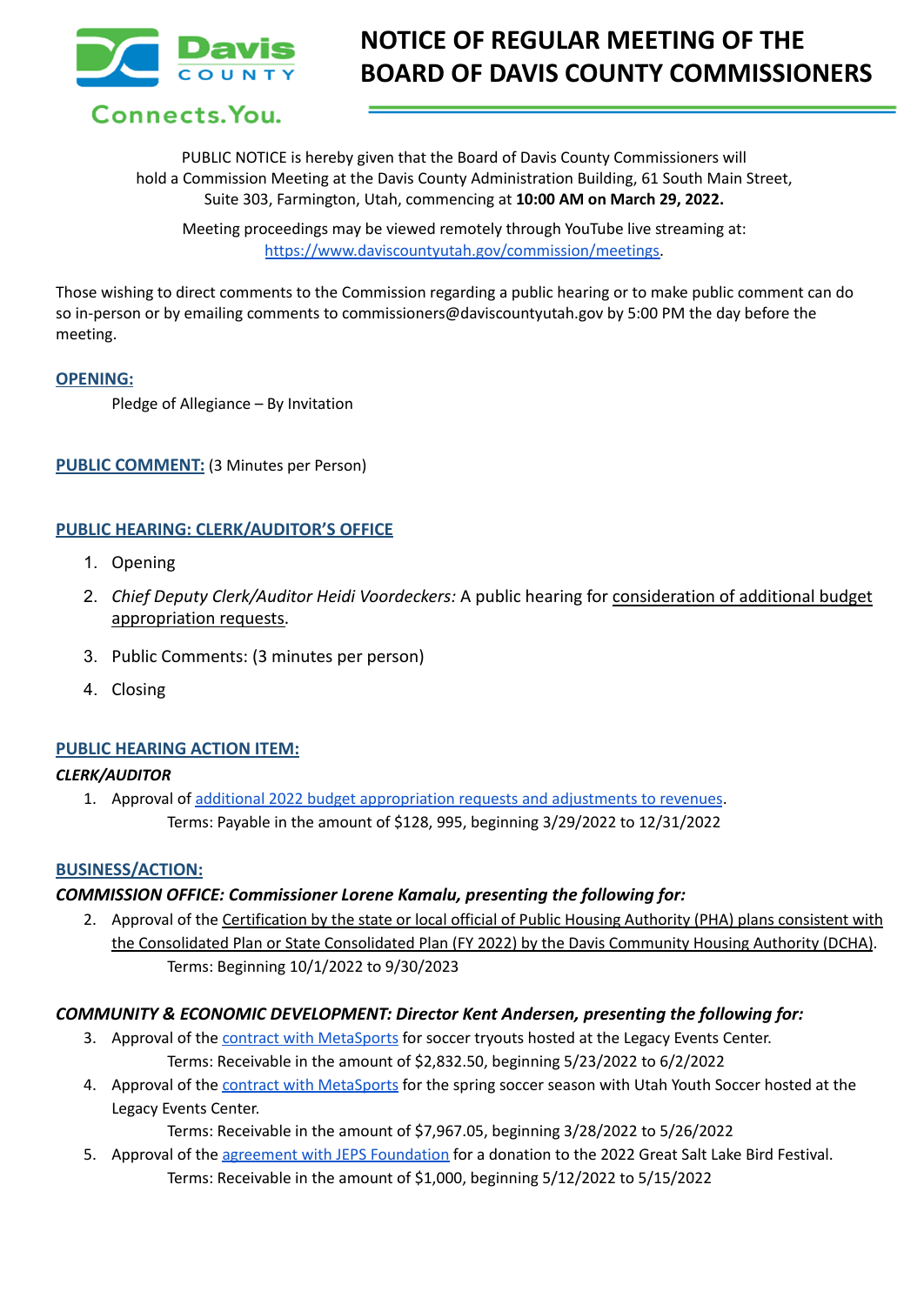- 6. Approval of the contract with Wasatch Thunder Youth [Athletics](https://drive.google.com/file/d/1FsM-Jw0j_gjpfOaKGnjNq1UdIeqY1IC-/view?usp=sharing) for the annual Wasatch Soccer Tournament. Terms: Receivable in the amount of \$4,017, beginning 8/15/2022 to 8/20/2022
- 7. Approval of the agreement with Bountiful Davis Arts Center BDAC to be a sponsor of Bountiful Davis Arts Center for the 2022 year.
	- Terms: Payable in the amount of \$15,000, beginning 1/1/2022 to 12/31/2022
- 8. Approval of the Summary List from the Legacy Events Center of eight low dollar rental agreements. Terms: Receivable in the amount of \$2,315.60, beginning 2/5/2022 to 3/21/2022

# *HEALTH: Director Brian Hatch, presenting the following for:*

# **Health Community Services**

9. Approval of the contract with Drug Safe Utah on behalf of the Davis County Hispanic [Prevention](https://drive.google.com/file/d/1wiNnAbuj4L1jRZ1Yjaf7cP8ysGPioqp1/view?usp=sharing) Coalition for pass-through funding of a prevention program to address youth use of e-cigs, marijuana, and other drugs in Davis County.

Terms: Payable in an amount of up to \$38,250, beginning 3/29/2022 to 7/15/2022

# **Health Senior Services**

- 10. Approval of the Federal Fiscal Year 2022 [Certifications](https://drive.google.com/file/d/1kbyHFGnbNOe6N3b2mbihSDqzSrXD9hyD/view?usp=sharing) and Assurances for the Utah Department of Transportation Federal Transit [Administration](https://drive.google.com/file/d/1kbyHFGnbNOe6N3b2mbihSDqzSrXD9hyD/view?usp=sharing) (FTA) assistance programs. Terms: beginning 10/1/2021
- 11. Approval of the Summary List of Memorandum of Understandings (MOUs) with the Davis County Senior
- Services Retired and Senior Volunteer Program (RSVP) to provide volunteers and help with services at the following locations:

| <b>Bountiful Davis Arts Center -</b> | Terms: Beginning 1/31/2022 to 1/31/2025   |
|--------------------------------------|-------------------------------------------|
| Heritage Museum of Layton -          | Terms: Beginning 1/1/2022 to 1/1/2025     |
| Parkside Elementary -                | Terms: Beginning 2/1/2022 to 2/1/2025     |
| Spectrum Academy -                   | Terms: Beginning 10/18/2021 to 10/17/2024 |

# *HUMAN RESOURCES: Director Chris Bone, presenting the following for:*

12. Approval of the revised and updated version of Davis County Policies & [Procedures](https://drive.google.com/file/d/1PFT7P3nPRs9XSJHGacyn2C0EuzV4c_sO/view?usp=sharing) #140 - Leave Benefits. Terms: Beginning 3/29/2022

# *SHERIFF'S OFFICE: Chief Deputy Arnold Butcher, presenting the following for:*

- 13. Approval of the [amendment](https://drive.google.com/file/d/1hmrFQuzPRV5vr7mGQNMPypSRMJD-RbKa/view?usp=sharing) to the contract with Summit Food Services, LLC for an adjustment to the sliding scale for inmate and staff meals based on the Consumer Price Index (CPI) and population.
- Terms: Payable in varied amounts based on population, beginning 3/29/2022 14. Approval of the Training Reimbursement Agreement with Jaycob Whitney Willis for Basic Corrections Officer certification.

Terms: Payable in the amount of \$5,659.20, beginning on the date of graduation from the Corrections Academy, ending two years from that date

15. Approval of the Release of Liability, Waiver of Rights, and Participant Agreement (Participant 1) for the Secure Continuous Remote Alcohol Monitoring (SCRAM) program.

Terms: Receivable in varied amounts based on used tests and monitoring fees, beginning 3/29/2022

16. Approval of the Release of Liability, Waiver of Rights, and Participant Agreement (Participant 2) for the Secure Continuous Remote Alcohol Monitoring (SCRAM) program.

Terms: Receivable in varied amounts based on used tests and monitoring fees, beginning 3/29/2022